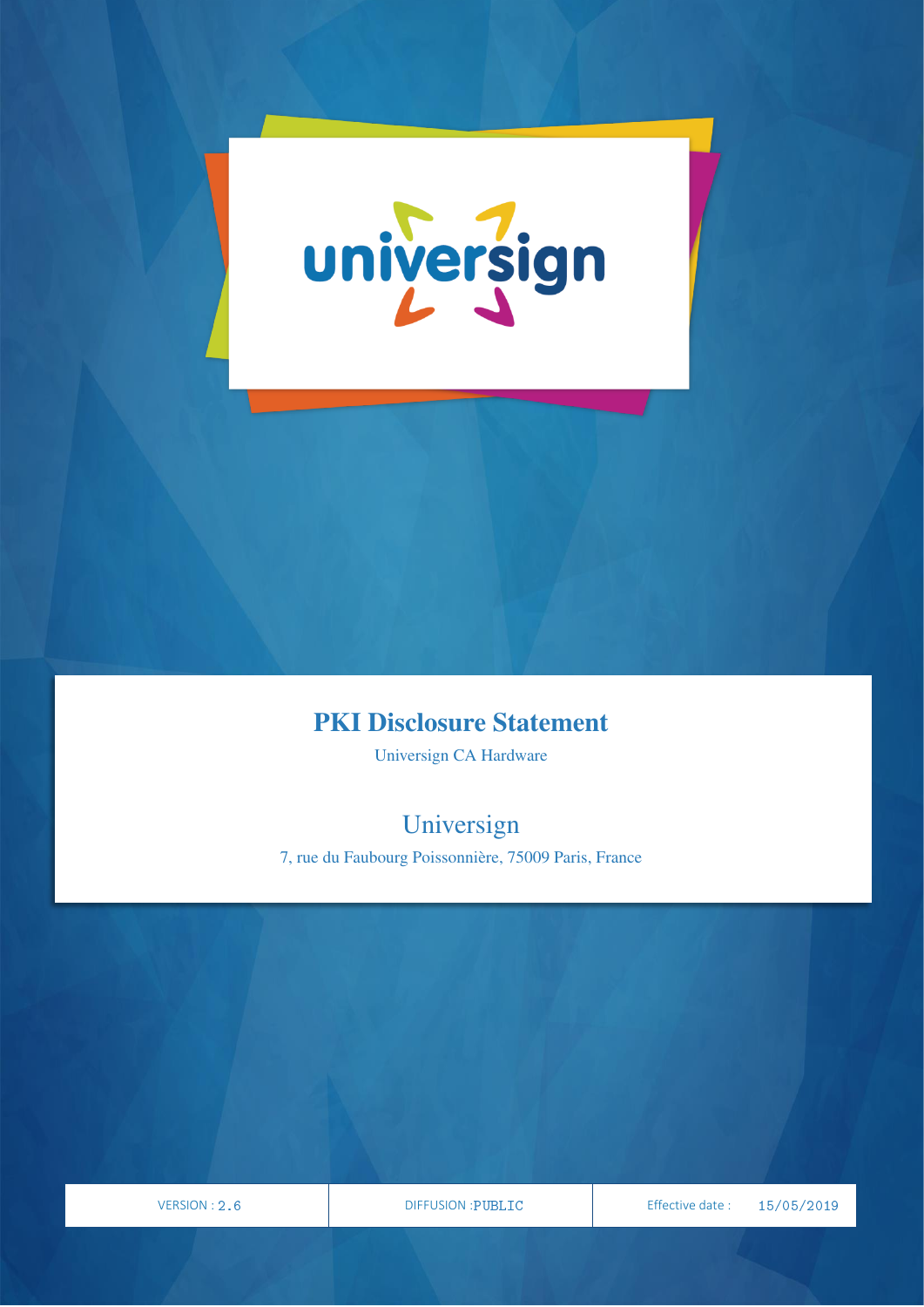# **Contents**

|                | 1 Point of contact                                                             | 3                       |
|----------------|--------------------------------------------------------------------------------|-------------------------|
| $\overline{2}$ | Type of Certificate, procedure for the validation and use of Certifi-<br>cates | $\mathbf{3}$            |
|                | 3 Limits of use of the Certificate                                             | $\overline{\mathbf{4}}$ |
| 4              | <b>Obligations of Certificates Subscribers</b>                                 | 5                       |
| 5              | <b>Obligations of Relying Parties</b>                                          | 5                       |
| 6              | <b>Control of the Certificate status by Relying Parties</b>                    | 6                       |
| 7              | <b>Limitations of guarantees and limitations of liabilities</b>                | 7                       |
| 8              | <b>Applicable documents</b>                                                    | $\overline{7}$          |
| 9              | <b>Personal data protection policy</b>                                         | $\overline{7}$          |
|                | <b>10 Reimbursement policy</b>                                                 | 8                       |
|                | 11 Applicable law                                                              | 8                       |
|                | 12 Audit of the certification authorities                                      | 8                       |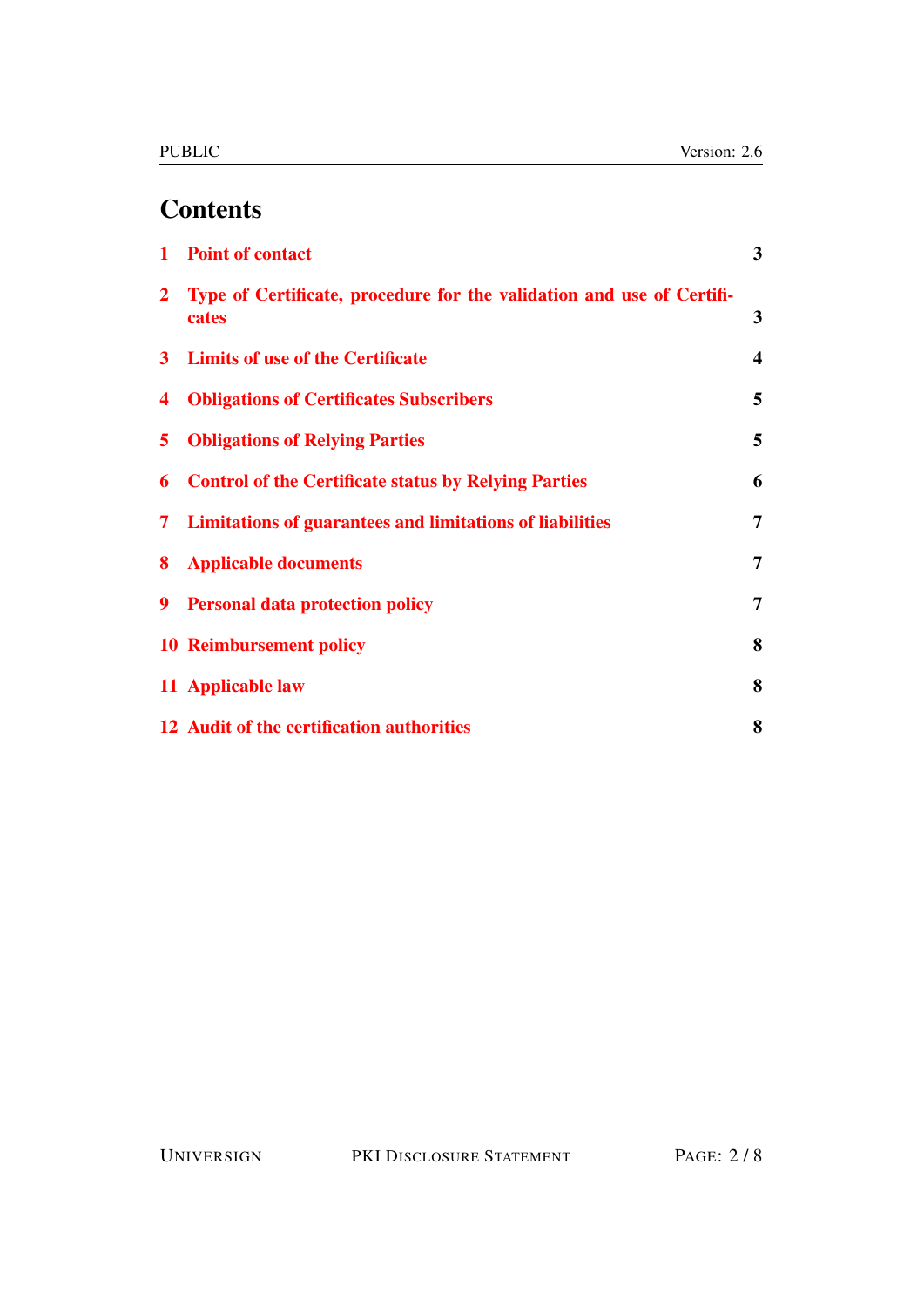This document is the PKI Disclosure Statement (PDS) of Universign, a member of the Universign Trust Network (UTN), for its CA *Universign CA Hardware*. This declaration is not a substitute for the Certification Policy (CP) of the UTN or for the Certification Practice Statement (CPS) of the CA. The CP of the UTN and the CPS of the CA *Universign CA Hardware* are available at the address <https://www.universign.com/en/certifications/>.

The PKI Disclosure Statement summarises the terms and conditions of the certification services offered by the CA *Universign CA Hardware*. It is intended for Certificate Subscribers, Certificate Officers and Relying Parties. In no way does it constitute a contract between the CA and the Subscriber or between the UTN and the Subscriber.

The UTN refers to Cryptolog International, a simplified joint-stock company with a capital of 735,963 euros, the registered office of which is at 7 rue du Faubourg poissonnière, 75009 Paris, registered in the Companies Register of Paris under the number 439 129 164.

#### <span id="page-2-0"></span>1 Point of contact

Universign 7, rue du Faubourg Poissonnière, 75009 Paris, France <contact@universign.com>

Requests to revoke Certificates can be sent via the online form available at the address:

<https://app.universign.com/en/revocation/>.

## <span id="page-2-1"></span>2 Type of Certificate, procedure for the validation and use of Certificates

The CA issues Certificates that enable identifying the Subscriber who uses them to create an electronic signature or seal.

The CA issues the following Certificates:

- electronic signature Certificates, the Subscribers of which are natural persons;
	- Certificates in compliance with [ETSI 319 411-2] level QCP-n, corresponding to OID 1.3.6.1.4.1.15819.5.1.3.1;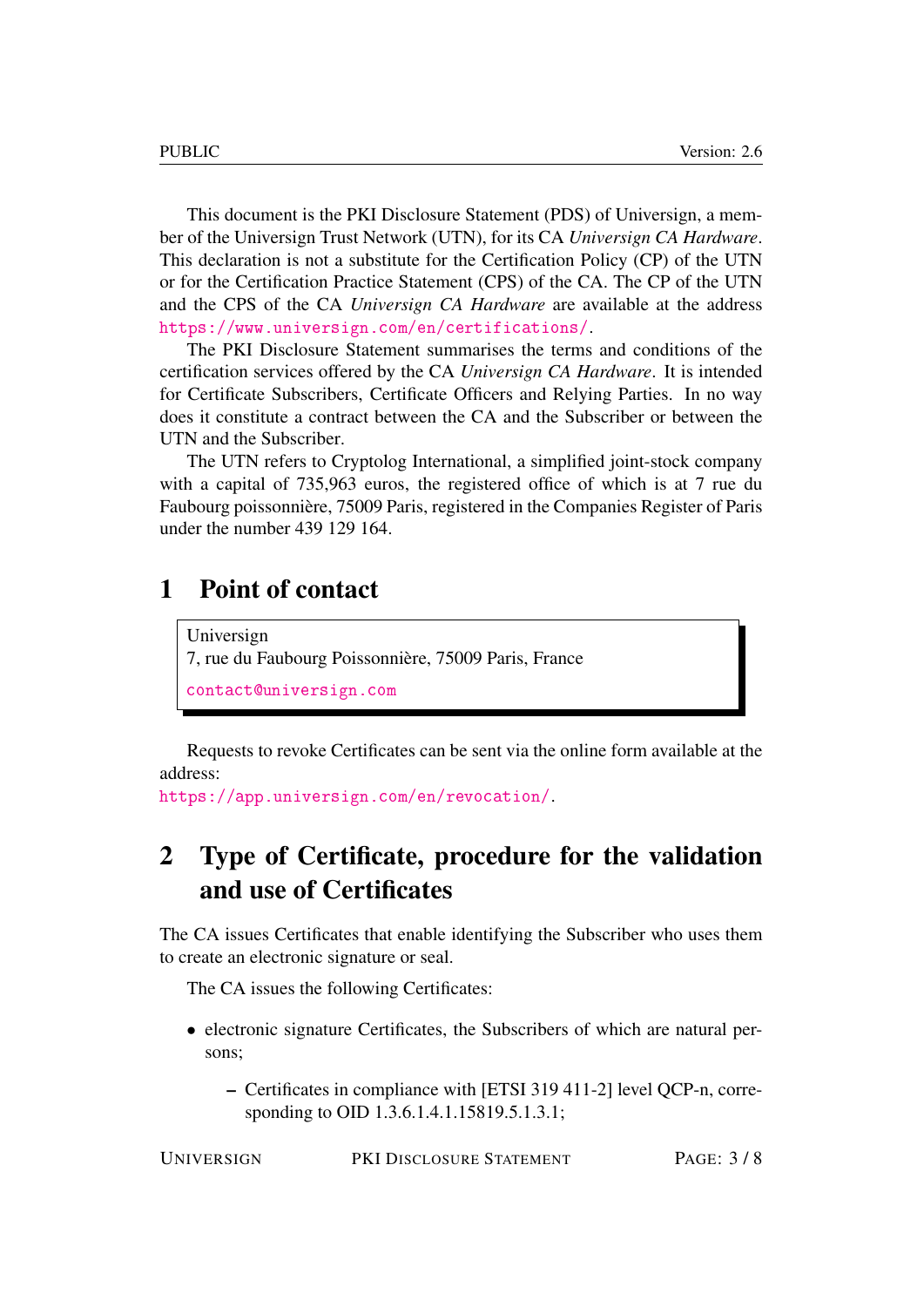- Certificates in compliance with [ETSI 319 411-1] level LCP, corresponding to OID 1.3.6.1.4.1.15819.5.1.3.3;
- Certificates in compliance with [ETSI 319 411-2] level QCP-n-qscd, corresponding to OID 1.3.6.1.4.1.15819.5.1.3.6;
- electronic seal Certificates, the Subscribers of which are legal persons
	- Certificates in compliance with [ETSI 319 411-2] level QCP-1, corresponding to OID 1.3.6.1.4.1.15819.5.1.3.5;
	- Certificates in compliance with [ETSI 319 411-1] level LCP, corresponding to OID 1.3.6.1.4.1.15819.5.1.3.4;
	- Certificates in compliance with [ETSI 319 411-2] level QCP-1-qscd, corresponding to OID 1.3.6.1.4.1.15819.5.1.3.7;

The CA validates the information and supporting documents comprising the Certification request sent by the Subscriber. The identity verification of the future Subscriber occurs via a physical face-to-face meeting or a method known to be equivalent to the former for issuing Certificates in compliance with [ETSI 319 411-2] level QCP-l or QCP-n.

#### <span id="page-3-0"></span>3 Limits of use of the Certificate

The CA cannot be held liable for any use of the Certificate that does not comply with the CP of UTN.

The Certificates are not designed, provided or combined with any authorisation to use them in any context other than those defined by the Certification Policy, i.e. as an electronic signature and/or an electronic seal.

The Certificates issued by the CA cannot be used as identity proof or as a means of electronic identification within the meaning of Regulation no. 910/2014 of the European Parliament and of the Council of 23 July 2014.

The CA is not responsible for evaluating the appropriate nature of use of a Certificate.

Additional limits of use may be defined by the Subscriber Agreement signed between the CA and the Subscriber or by the Relying Party Agreement.

The CA collects and processes personal data in accordance with the Data Protection Policy available at the address: [https://www.universign.com/fr/](https://www.universign.com/fr/politique-protection-donnees-personnelles/) [politique-protection-donnees-personnelles/](https://www.universign.com/fr/politique-protection-donnees-personnelles/).

UNIVERSIGN PKI DISCLOSURE STATEMENT PAGE: 4 / 8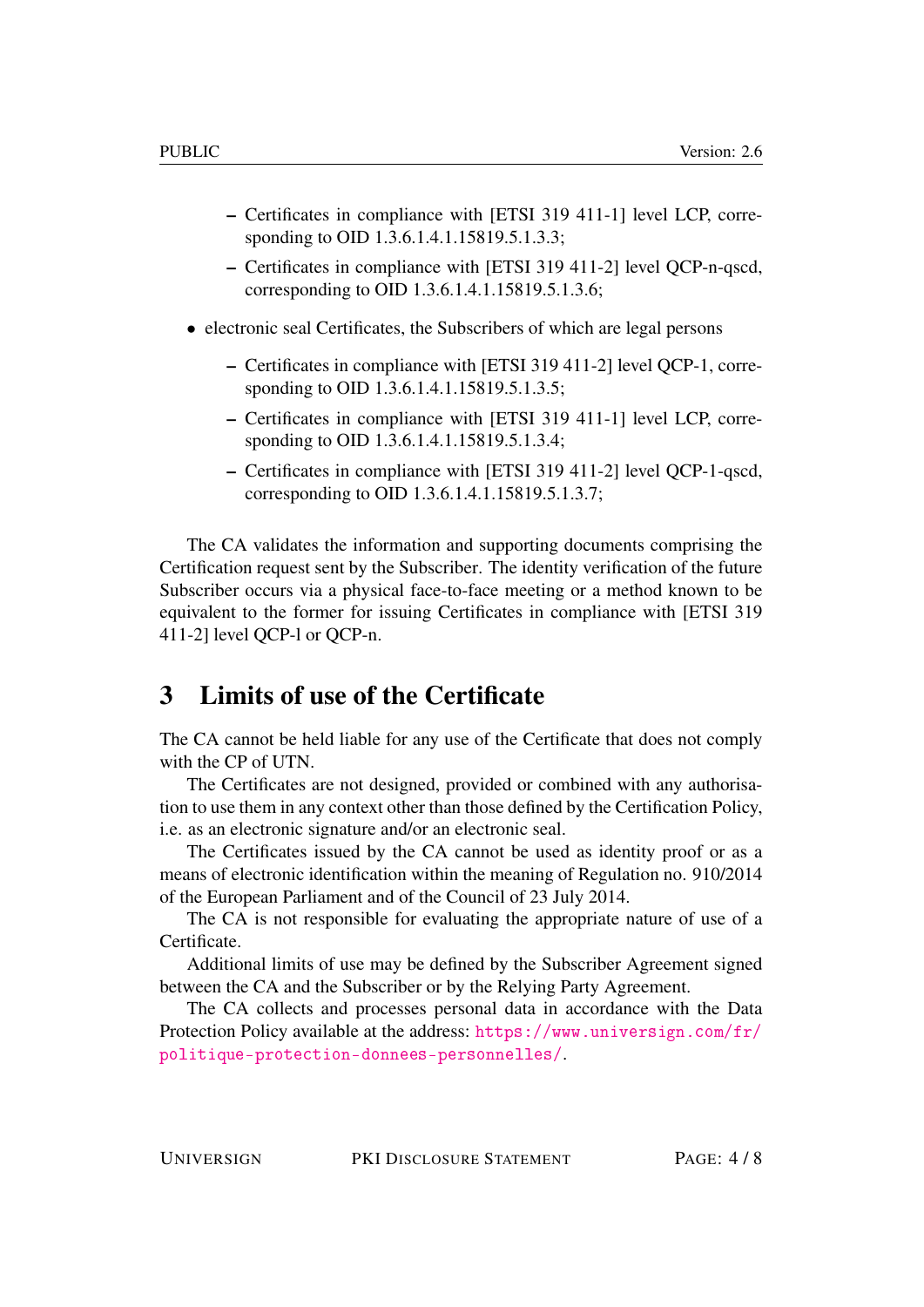# <span id="page-4-0"></span>4 Obligations of Certificates Subscribers

The Subscriber acknowledges that it has all the necessary information before using its Certificate.

The Subscriber pledges to:

- provide a registration file with accurate information;
- immediately inform the CA if the information contained in the registration file and/or the Certificate is incorrect and/or modified;
- immediately inform the CA if the Certificate Officer is replaced, if applicable;
- where applicable, hold the intellectual property rights on the information transmitted in the registration file;
- use the Certificate only for the purposes authorised by the CP of the UTN, by the Relying Party Agreement and by the regulations applicable in general;
- comply with all the requirements defined by the CP of the UTN, and especially generate and use cryptographic keys in a device and with algorithms that comply with the CP;
- refrain from reverse-engineering or attempting to take control of the software tools used by the CA in the context of the certification service;
- ensure the security of its authentication means in order to prevent the use of the keypair by unauthorised third parties; it particularly pledges to take all measures necessary to guarantee the confidentiality of the keypair activation means and to implement all measures for keeping the keypair under the exclusive control of Authorised Persons, where applicable.

Additional obligations may be defined by the Subscriber Agreement signed between the CA and the Subscriber.

# <span id="page-4-1"></span>5 Obligations of Relying Parties

The Relying Parties are required to ensure the appropriate use of the information contained in the Certificates, especially by: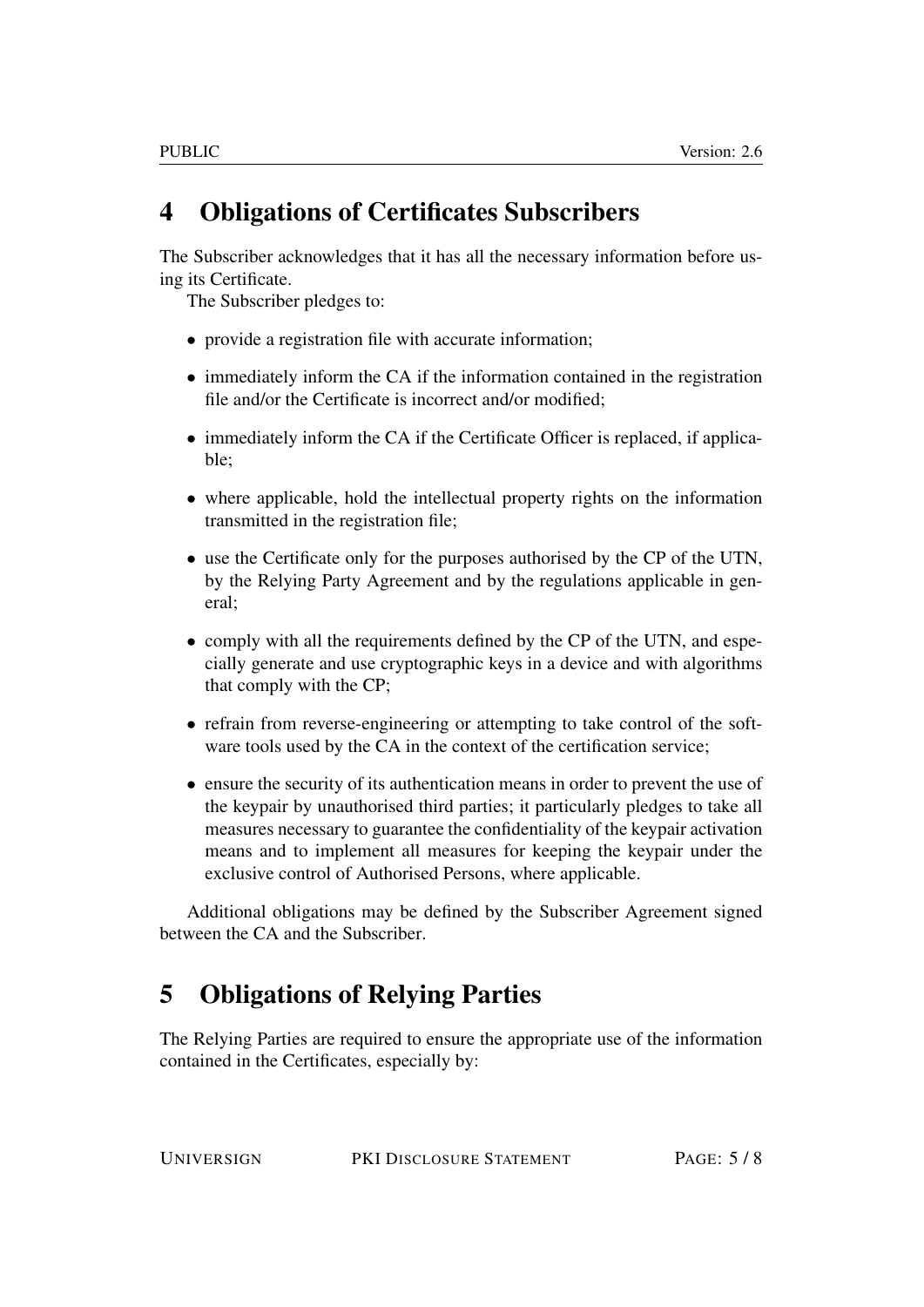- verifying the consistency between their requirements and the conditions and limits of use of the Certificate defined by the Relying Party Agreement and by the CP of UTN;
- verifying whether the Certificate is compliant with legal, regulatory or normative requirements required for the desired use;
- verifying the status of the Certificate that they wish to use, as well as the validity of all Certificates of the chain of trust;
- using the appropriate software and hardware for verifying the validity of the signatures or seals associated with the Certificates;
- ensuring the conditions and limits of use of the electronic signatures or electronic seals associated with the Certificates.

### <span id="page-5-0"></span>6 Control of the Certificate status by Relying Parties

An information service provided by the CA enables:

- using the OCSP (Online Certificate Status Protocol) to verify the status of a Certificate;
- using the certificate revocation lists of the CA.

Under normal operation, it is available 24/7 pursuant to the conditions defined by the CP of the UTN.

The service allows obtaining information on the revocation of Certificates of levels QCP-1, QCP-n, QCP-1-qscd and QCP-n-qscd, even after their expiry. In case of the discontinuation of the CA 's activity, the obligations related to the provision of information on the Certificate status are transferred in accordance with the stipulations of the CP.

The Certificate revocation lists can be downloaded from the Publishing Site. The CRLs (Certificate Revocation Lists) are compliant with standard IETF RFC 5280.

The information required for using the OCSP protocol to verify the status of Certificates is contained in the Certificate fields and their extensions. The protocol is implemented as per standard IETF RFC 6960.

UNIVERSIGN PKI DISCLOSURE STATEMENT PAGE: 6 / 8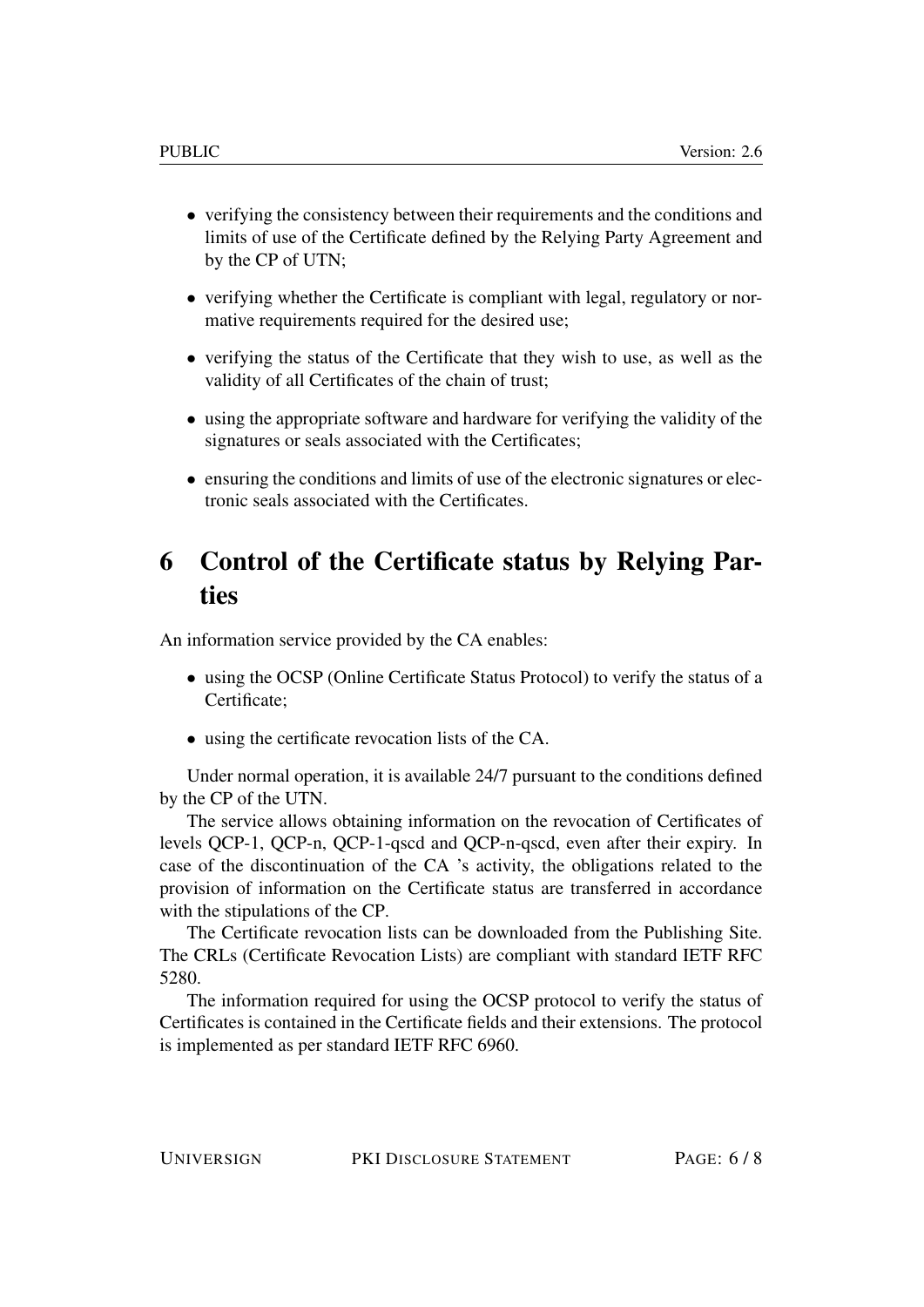# <span id="page-6-0"></span>7 Limitations of guarantees and limitations of liabilities

Except for the guarantees expressly defined in the Relying Party Agreement applicable to the Relying Parties and those defined in the Subscriber Agreement applicable to the Subscriber, all other express or implicit guarantees are not applicable, especially any guarantee of suitability for a specific use or of compliance with special requirements of the Relying Parties and the Subscribers.

Therefore, the provision of the certification service does not discharge the Subscriber and the Relying Parties from analysing and verifying the legal or regulatory requirements applicable to it.

The CA cannot be held liable in case of an unauthorised or non-compliant use (with the legal and contractual requirements) of the Certificates, the revocation information as well as the equipment or software made available for the provision of the certification service.

The CA cannot be held liable for any damages resulting from errors or inaccuracies in the information contained in the Certificates, when these errors or inaccuracies result directly from the erroneous nature of the information communicated by the Subscriber. The CA cannot be held liable under any circumstance in case of any use that is not compliant with the uses defined in the CP or in the Relying Party Agreement. The CA cannot be held liable under any circumstance in case of breach of obligations by the Subscriber and/or the Relying Parties. The CA cannot be held liable for indirect damages resulting from the use of a Certificate.

Additional limitations may be defined by the Subscriber Agreement signed between the Subscriber and the CA.

#### <span id="page-6-1"></span>8 Applicable documents

The applicable CP of the UTN, the Relying Party Agreement of the UTN and the CPS of the CA are published at the address <http://docs.universign.eu>.

#### <span id="page-6-2"></span>9 Personal data protection policy

The Personal Data Protection Policy is published at the address: [https://www.](https://www.universign.com/fr/politique-protection-donnees-personnelles/) [universign.com/fr/politique-protection-donnees-personnelles/](https://www.universign.com/fr/politique-protection-donnees-personnelles/)

UNIVERSIGN PKI DISCLOSURE STATEMENT PAGE: 7 / 8